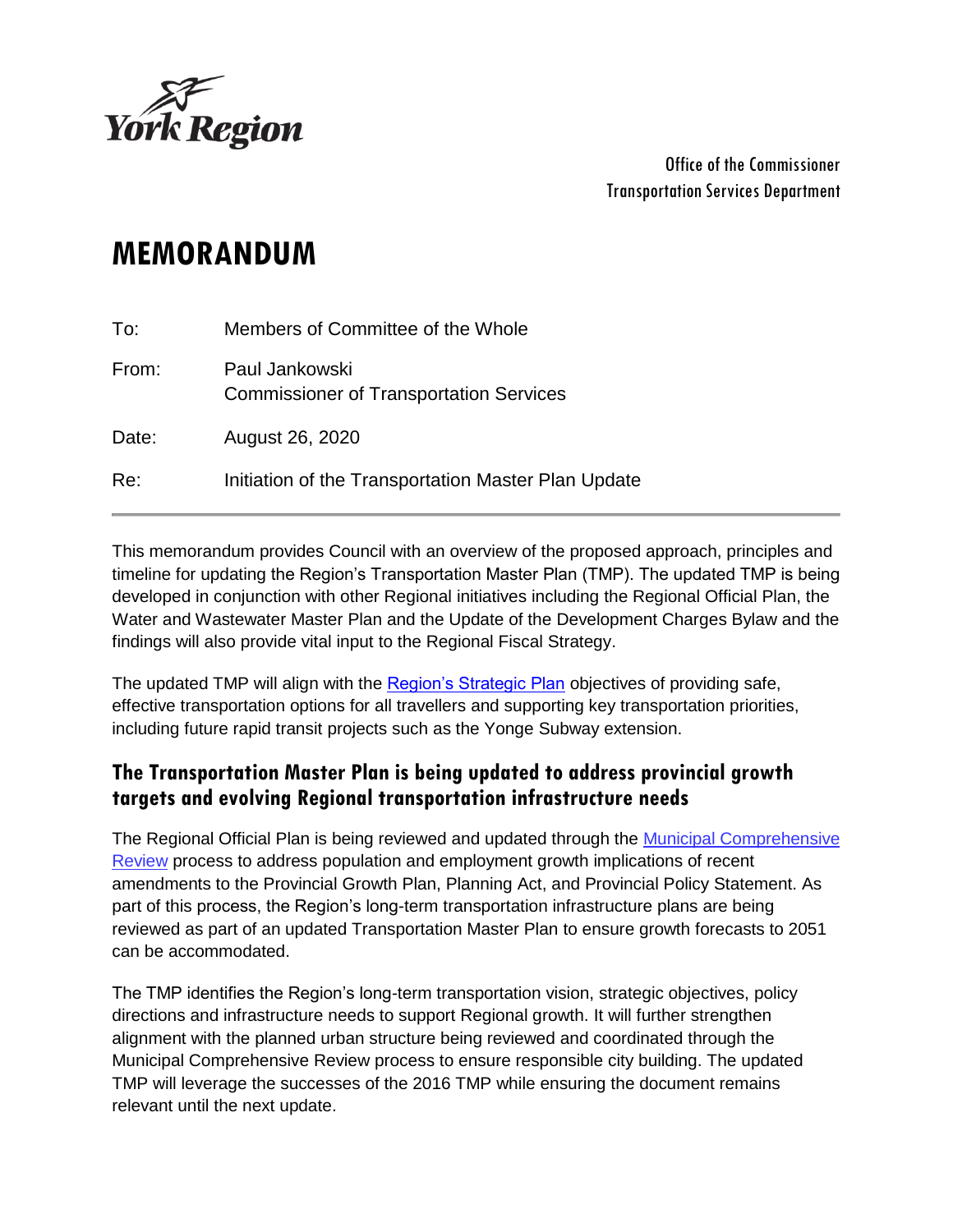#### **The update will build on transportation investments made at the federal, provincial and local levels of government**

York Region is supported by an extensive network of Provincial freeways (Highways 400, 404, 407, 427), GO Rail corridors (Barrie, Richmond Hill, Stouffville), subway lines (Toronto York Spadina Subway Extension) and 28 km of in-service exclusive bus rapidways. This infrastructure supports the movement of residents and businesses across York Region and the Greater Toronto Hamilton Area.

The TMP update will help ensure recommended transportation infrastructure improvements for all modes continue to be integrated with investments being made at the federal, provincial and local levels of government. Future infrastructure investments must also be reviewed to reflect social, financial, and environmentally sustainable objectives over the next 25 years and beyond.

The results of the Transportation Master Plan work will also continue to serve as the basis for future advocacy efforts for major transportation infrastructure needs, which cannot be built by the Region alone, such as the Yonge Subway Extension, bus rapid transit expansion and new or expanded 400 series highways, such as the Highway 400-404 Connecting Link, GTA West and extension of Highway 404.

## **The TMP update will reflect changes in how transportation infrastructure is planned and delivered since the 2016 TMP was completed**

The TMP update will focus on creating a Master Plan that is flexible and fiscally sustainable to allow for transportation infrastructure to be delivered to the Region's thriving communities by leveraging existing investments, facilitating partnerships and collaboration with other levels of government.

The planning context has changed since 2016 and infrastructure implementation has become more integrated with the priorities of other levels of government. The TMP will reflect external factors that impact the Regional transportation network, including changing economic conditions, development market pressures and evolving Provincial infrastructure investment priorities and co-funding requirements.

Key principles for the TMP update include:

- Providing a realistic vision for what transportation in York Region could look like over the next 25 years.
- Allowing for flexibility in future planning as many of the key transportation infrastructure investments are beyond the Region's ability to deliver independently from others (e.g. Yonge Subway extension).
- Defining a vision, strategic objectives and policy directions at a level that will ensure the update of the TMP remains relevant until the next update.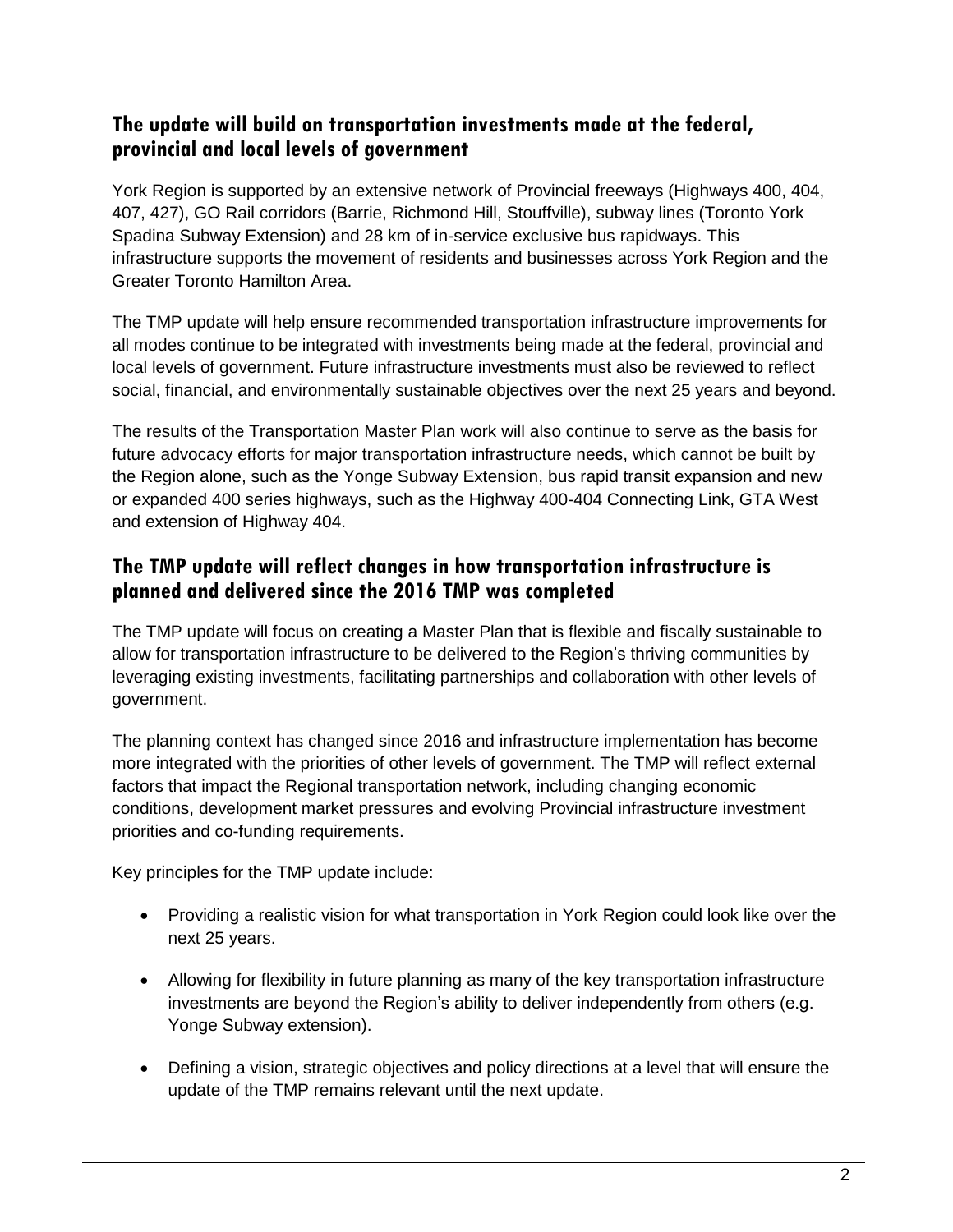#### **Plans for infrastructure investment need to be aligned with fiscal realities**

The 2016 TMP recommended \$22.1 billion in investment for transportation infrastructure over the 25 years covered by the plan. Although this was an ambitious target, it was believed that the provincial and federal levels would cover the full cost of rapid transit projects, which comprised a significant portion of the planned investment. Further, the 2016 TMP followed the prevailing industry approach of identifying all transportation needs and opportunities without financial constraints, an approach to master planning that is not wholly consistent with the Region's Fiscal Strategy. The TMP update will strive for a more fiscally sustainable approach, balancing transportation needs with the Fiscal Strategy.

Transportation investments over the next 10 years will be tied to the 10-Year Roads and Transit Capital Construction program, to be approved annually by Council. Transportation infrastructure that requires assistance from others to implement will be identified to advance further advocacy initiatives and to pursue future partnership opportunities.

#### **A revised approach is being implemented to update the Transportation Master Plan to be more flexible and adaptive**

Similar to other municipalities, including the City of Mississauga, Peel Region and Waterloo Region, a revised approach is planned for the TMP update. The key components include:

- Documenting a Purpose Statement to define the vision for delivering transportation services in the Region and set the strategic direction for the objectives and policy directions.
- Summarizing Key Objectives The five objectives outlined in the 2016 TMP will be revisited and refined as needed. Outlining Policy Directions to support the goals of the Region's Vision and Official Plan. Detailed action plans to meet the identified Key Objectives will be updated and reported on annually through department goal and budget planning processes.
- Producing Long-Term Transportation Network Maps to summarize the Region's needs for all modes of travel. The phasing and implementation of the networks will be tethered to the rolling 10-Year Roads and Transit Capital Construction Program which is reviewed annually by Council through the capital budget process.

#### **Communication, consultation and public engagement will reflect the new reality in the COVID-19 pandemic period**

Virtual community engagement and public consultation on plans and projects is now required as York Region residents, and businesses reduce large gatherings to mitigate the spread of COVID-19. The consultation strategy will prioritize the safety of staff and members of the public, while making best efforts to maximize participation. As a result, staff will implement new tools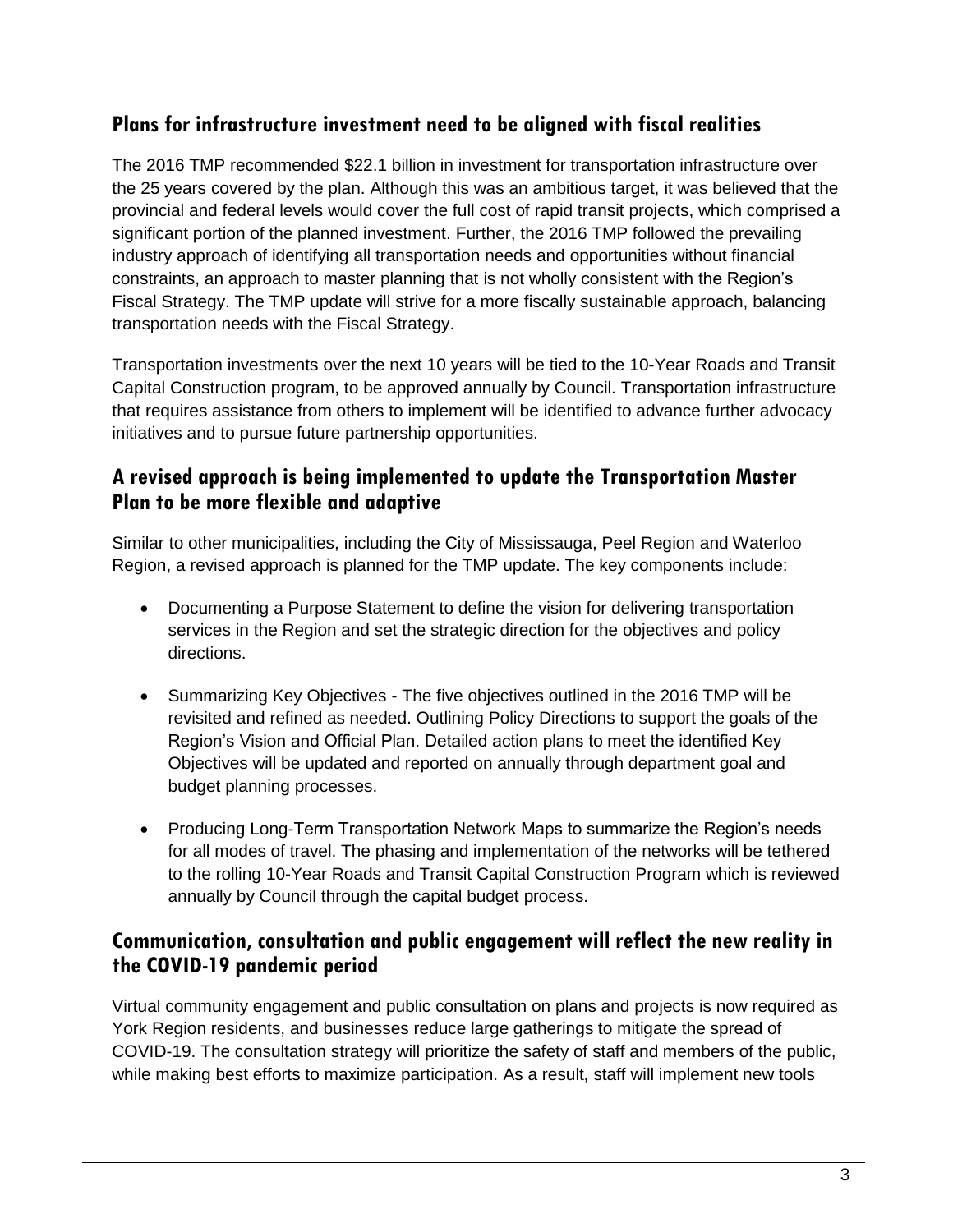and tactics to ensure stakeholders are engaged and can provide comments on transportation investments that matter to them.

Stakeholder focus groups will be identified, ensuring a representative sampling by municipality, interest and demographics. Digital consultation platforms, social media and targeted feedback opportunities will also be available. The feedback gathered will be used to help shape the final plan and creation of in-depth communications plans.

Wherever possible, engagement for the TMP will be coordinated with similar efforts for the Municipal Comprehensive Review as well as the Water and Wastewater Master Plan.

## **The timeline to deliver the Transportation Master Plan aligns with updates to the Regional Official Plan and the Development Charges Bylaw Update**

Timing for the TMP update is being phased to ensure that transportation recommendations are aligned with the needs of the Municipal Comprehensive Review, planned for completion in 2021, and the Development Charges Bylaw update, which is required to be complete by the summer of 2022. The timing to update the TMP is also being coordinated with Environmental Services' update to the Water and Wastewater Master Plan.

The planned timeline for the TMP update is shown in Figure 1.



# **Figure 1 TMP Update Timeline**